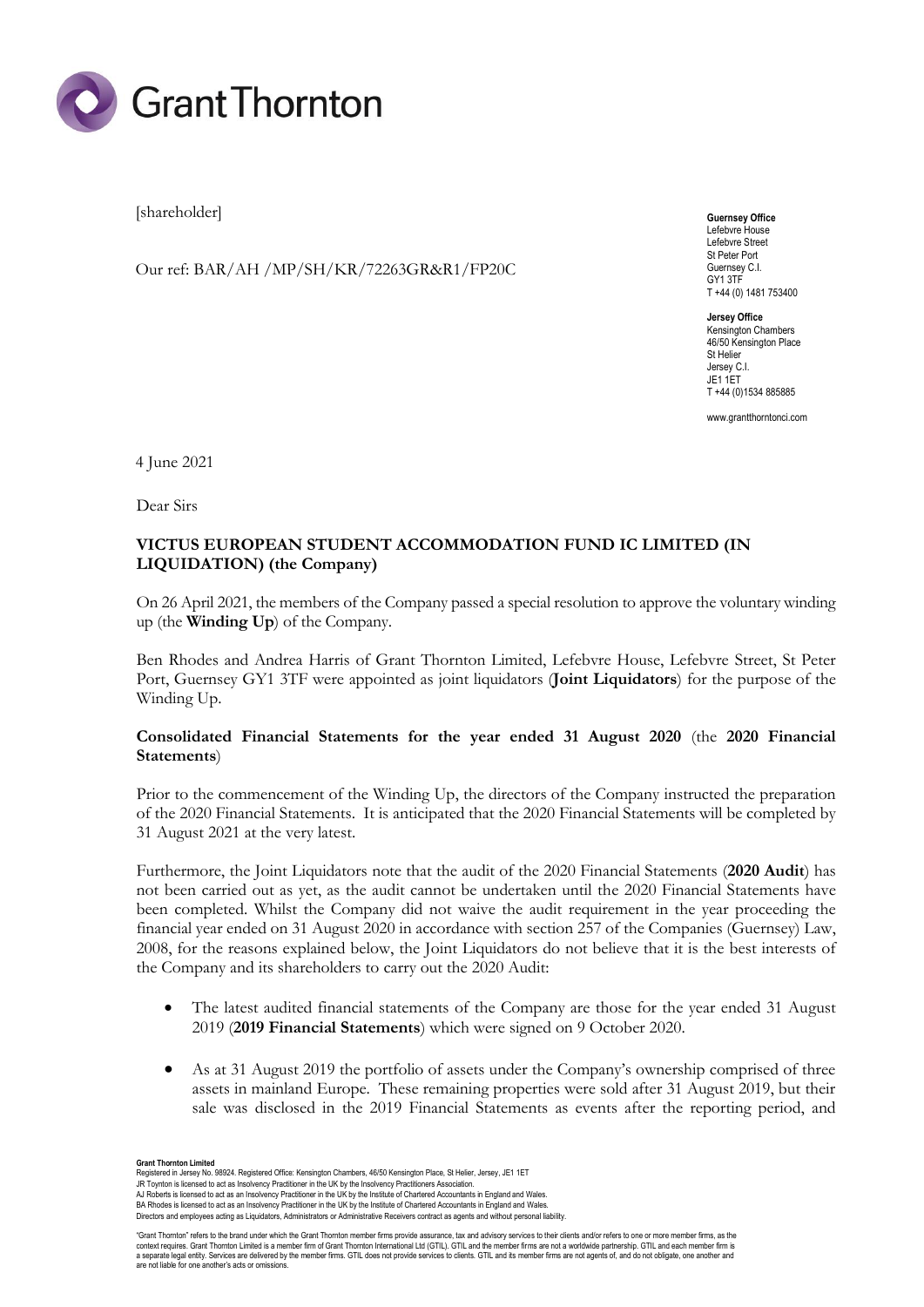

therefore audit procedures were undertaken by the auditors on the sales of these assets. This has been discussed with and confirmed by the auditor.

- The auditors also carried assurance work in the form of agreed upon procedures on the sale of the two German properties as part of the sale process. Again, this has been discussed with and confirmed by the auditor.
- After signing off the 2019 Financial Statements on 9 October 2020, the Company held mainly cash.
- It is estimated that the 2020 Audit would cost the Company in excess of  $\ddot{I}70,000$ . The Joint Liquidators have obtained a fee estimate from the auditor, who estimated their fees at a minimum of  $\hat{\mu}$ 45,000. The Joint Liquidators anticipate that additional costs of at least  $\hat{\mu}$ 25,000 would be incurred by the Joint Liquidators and the Company's accountants in attending to audit related matters.
- As the Company has already commenced the process of the Winding Up, all further costs incurred at this point, including those costs associated with carrying out the 2020 Audit, will simply erode the residual cash that would be available to be distributed to shareholders.
- The Joint Liquidators are of the view that the 2020 Audit would not provide any significant value to the shareholders, given the Company's limited activity since 31 August 2019.
- Additionally, the 2020 Audit would delay the ability of the Joint Liquidators to distribute the residual cash to the shareholders.
- A delay in making the final distributions would in turn ultimately delay the completion of the Winding Up (such delays in turn resulting in the Company incurring ongoing administration costs, which, again, diminish the ultimate shareholder returns).

As such, on the basis that:

- the Company has undertaken very limited activity since 31 August 2018;
- the sales of the final assets have already been disclosed in the 2019 Financial Statements and referenced by the auditors at that time;
- the disproportionately high costs of undertaking the 2020 Audit (in light of the Company already being in liquidation) would only serve to diminish the residual funds which would be available to be paid to shareholders in the Distribution;
- the carrying out of the 2020 Audit would cause extensive delays to the Joint Liquidators ability to make the Distribution and finalise the winding up of the Company,

the Joint Liquidators do not consider that the 2020 Audit would bring any significant value to the shareholders and therefore do not believe that it is the best interests of the Company and its shareholders to carry out the 2020 Audit.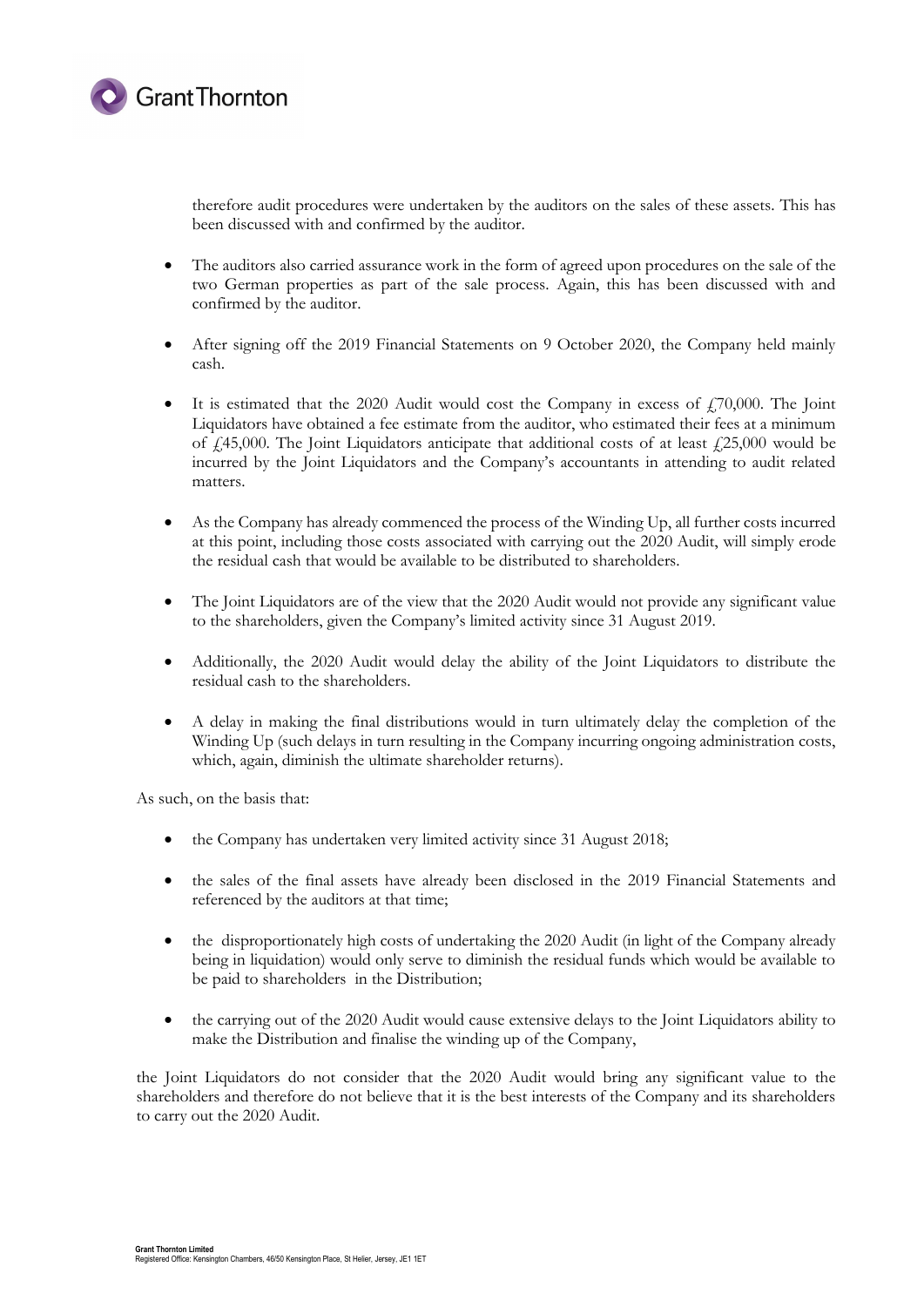

Nevertheless, it is noted that the Company has sufficient funds to carry out the 2020 Audit should the Joint Liquidators consider it is necessary to do so.

### **Shareholder consultation regarding the 2020 Audit**

As noted above, the Joint Liquidators do not believe that it is the best interests of the Company and its shareholders to carry out the 2020 Audit.

Nonetheless, the Joint Liquidators wish to consult with Shareholders to ascertain whether or not Shareholders would prefer to the 2020 Audit to be undertaken. This consultation will not bind the Joint Liquidators' but will assist with our decision making.

**Please find enclosed a voting form for your consideration. Should you wish to vote, please complete and sign the form, returning marked for the attention of Katie Rowe and Samuel Hilton at [corporate.recovery@gt-ci.com.](mailto:corporate.recovery@gt-ci.com) Please return your vote no later than close of business on 21 June 2021. The Joint Liquidators will make a final decision in this regard based on the shareholder response in this matter.**

The Joint Liquidators will discuss the outcome of this vote with the Guernsey Financial Services Commission (the **Commission**) in consideration of whether a derogation/exemption from the audit requirement under Registered Collective Investment Scheme Rules 2018 should be granted.

It should be noted that, irrespective of whether the 2020 Audit is undertaken, the Joint Liquidators anticipate that the unaudited 2020 Financial Statements will be available to the shareholders no later than 31 August 2021.

#### **First Interim Distribution**

The Joint Liquidators intend to declare the first interim distribution (the **Distribution**) as soon as practically possible. In order to calculate the Distribution quantum, the Joint Liquidators are in the process of reviewing the Company's financial position as at the date of the liquidation. This information was prepared by the Company's administrator, Vistra Fund Services (Guernsey) Limited.

Should the Joint Liquidators determine that the 2020 Audit will not be carried out, they anticipate sending notice of the intended Distribution payment within 8-10 weeks of 21 June 2021 and making a Distribution payment 2-3 weeks following the circulation of the notice.

Should the Joint Liquidators determine that the 2020 Audit will be carried out, the First Interim Distribution will be delayed until such time that the 2020 Audit has been carried out. It is not possible to determine the timescales for the completion of the 2020 Audit, and consequently the payment of the Distribution.

## **Outcome of the consultation**

The Joint Liquidators will write to the shareholders after 21 June 2021 to advise of the outcome of the shareholder consultation and the Joint Liquidators' final decision in respect of the 2020 Audit.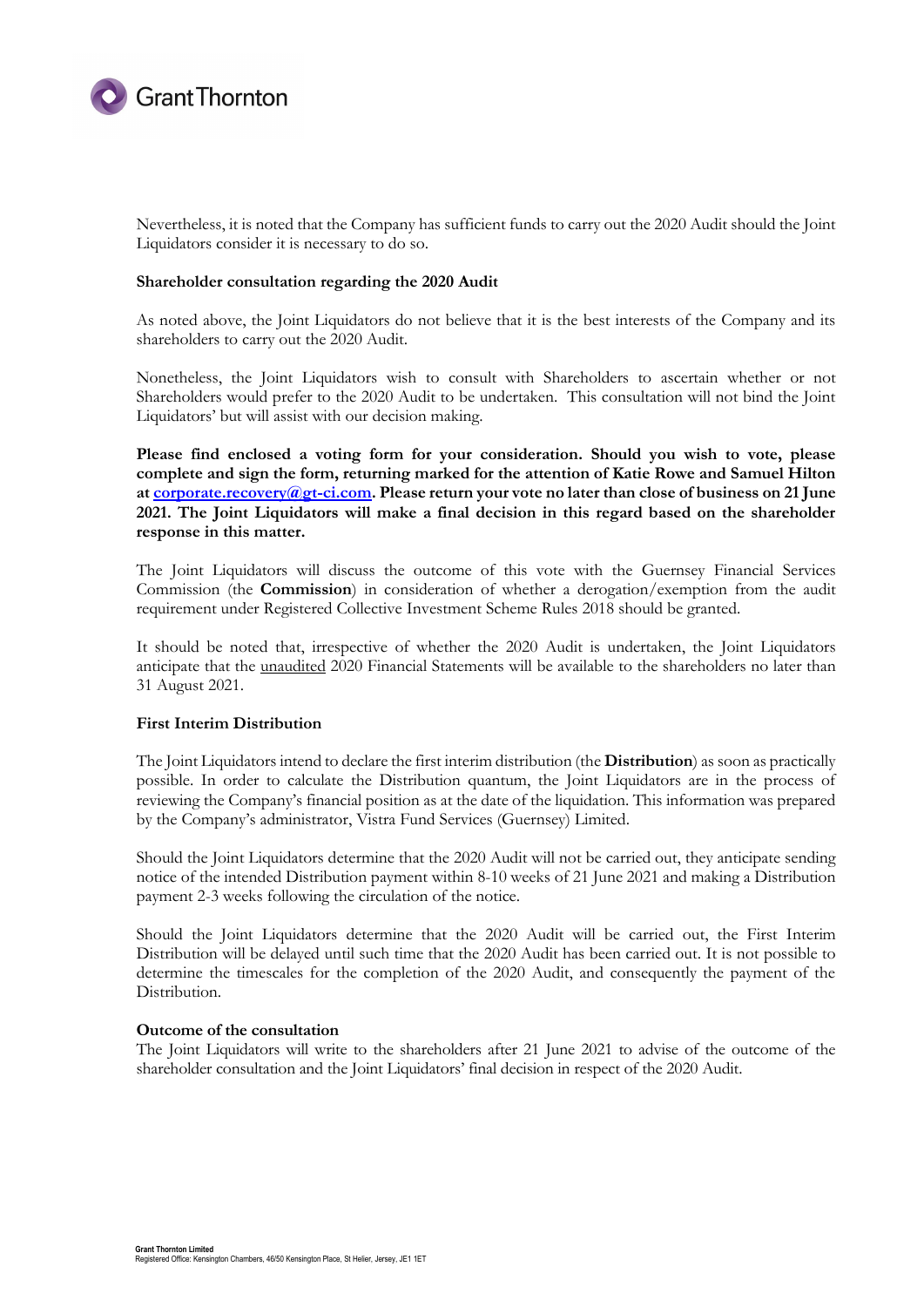

### **Timescales for the liquidation**

In addition to the above-mentioned matters, the Joint Liquidators will work with the officers and service providers of the Company's European subsidiaries (the **European Subsidiaries**) in order to finalise the outstanding matters which need to be resolved prior to placing those entities into liquidation. There are four remaining European Subsidiaries:

- FHC Chambery SARL and FHC Bordeaux SAS in France
- Victus Holdings (Belgium) SARL in Belgium; and
- Victus Holdings (Europe) SARL in Luxembourg.

The liquidation of the Company cannot be concluded until the liquidations of the European Subsidiaries have been completed. At this point in time, it is difficult to estimate the timescales for the conclusion of the liquidation of the Company and the European Subsidiaries.

Please direct your enquiries to Corporate.Recovery@gt-ci.com.

Yours faithfully for Victus European Student Accommodation Fund IC Limited (in liquidation)

B A Rhodes Joint Liquidator

Enc. Voting Form